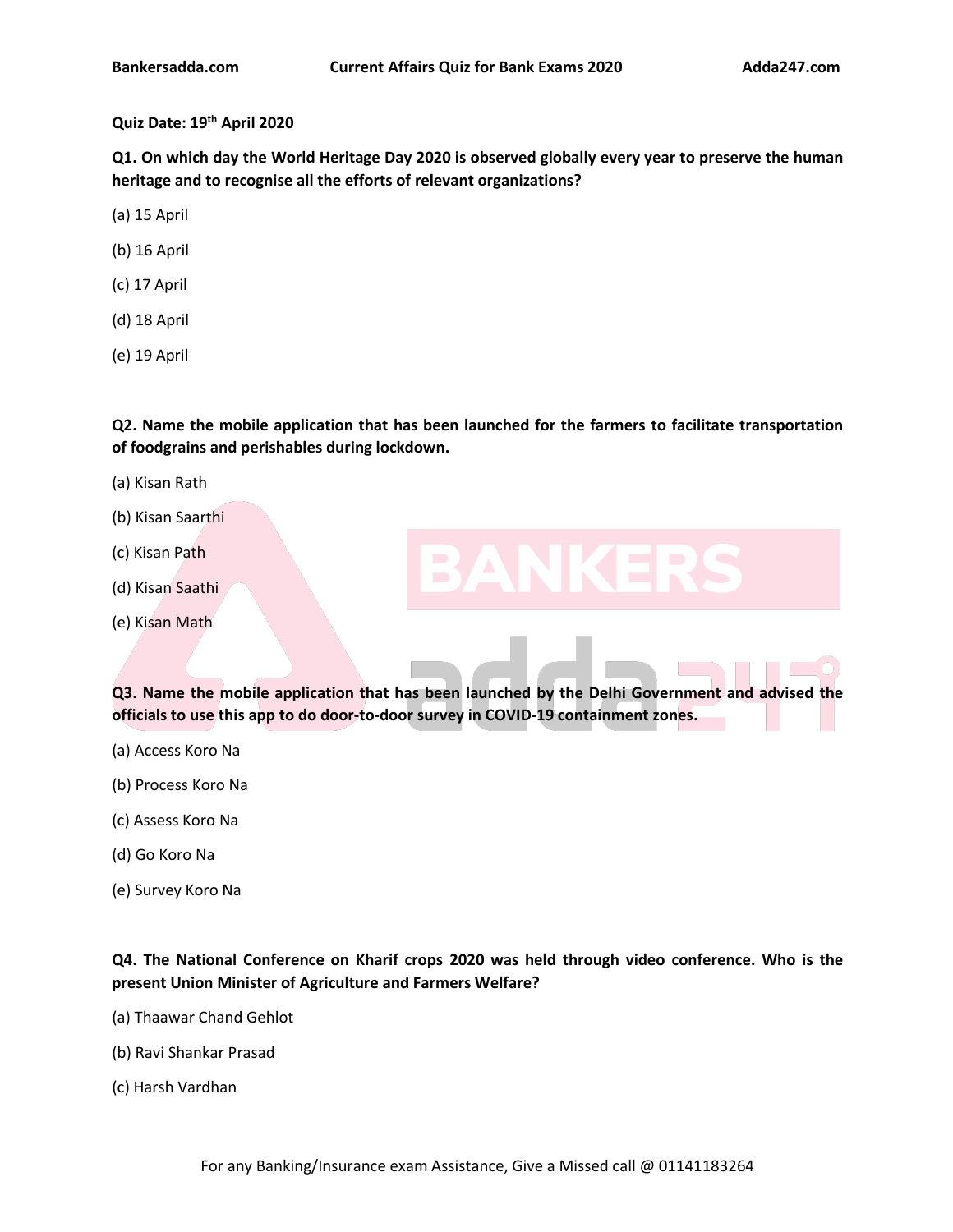- (d) Subrahmanyam Jaishankar
- (e) Narendra Singh Tomar

**Q5. Name the organization that has rolled out products namely Automatic Mist Based Sanitiser Dispensing Unit and UV Sanitisation Box and [Hand-held](https://www.adda247.com/product-onlineliveclasses/3540/sbi-po-ka-maha-pack-online-live-classes-test-series-video-courses-ebooks-in-english-medium) UV device to enable COVID-19 disinfection process.**

- (a) Indian Space Research Organisation
- (b) Defence Research and Development [Organisation](https://www.adda247.com/product-onlineliveclasses/3936/bank-maha-pack-6-months)
- (c) Hindustan Aeronautics Limited
- (d) Bhabha Atomic Research Centre
- (e) Ordnance Factory Board

**Q6. TVS Motor Company's overseas subsidiary TVS Motor Singapore Pte. Ltd has acquired the United Kingdom's most iconic sporting motorcycle brand '\_\_\_\_\_\_\_\_\_\_\_'.**

- (a) Aprilia
- (b) Harley Davidson
- (c) Ducati
- (d) Norton
- (e) Triumph

**Q7. The Indian High Commission in \_\_\_\_\_\_\_\_\_\_ has organised a virtual roundtable COVID-19 meet for businesses "Covid-19: Issues, Challenges and Way Forward".**

daa

- (a) United States
- (b) Australia
- (c) United Kingdom
- (d) Japan
- (e) Canada

**Q8. Name the organisation which has developed the polyproplylene spun laminated multi-layered non-woven fabric based suit in association with MAF Clothing Pvt. Ltd., for the front line health workers in order to fight aginst COVID-19.**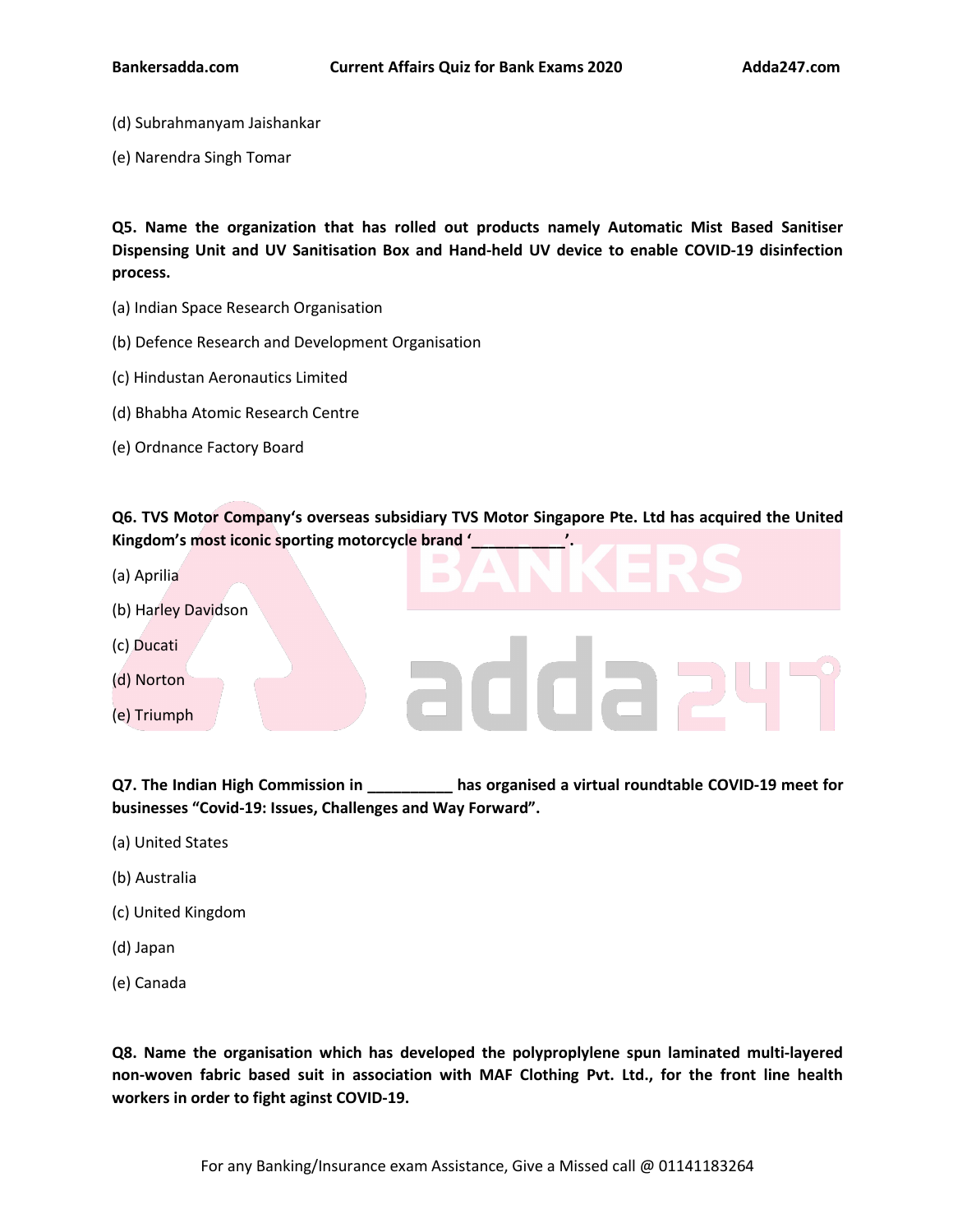- (a) Raman Research Institute
- (b) Central Institute of Plastics Engineering
- (c) Defence Research and Development [Organisation](https://www.adda247.com/product-onlineliveclasses/3540/sbi-po-ka-maha-pack-online-live-classes-test-series-video-courses-ebooks-in-english-medium)
- (d) Centre for Nano and Soft Matter Sciences
- (e) CSIR-National Aerospace Laboratories



**Q9. What amount of compensation has been decided for all Postal employees including Gramin Dak Sevaks succumbing to the disease while brought on duty?**

- (a) Rs.8 lakhs
- (b) Rs.10 lakhs
- (c) Rs.6 lakhs
- (d) Rs.4 lakhs
- (e) Rs.2 lakhs

**Q10. World Heritage Day 2020 observed globally every year. The theme of World Heritage Day 2020 is? .**

- (a) Rural Landscapes
- (b) Heritage for Generations
- (c) Cultural Heritage and Sustainable Tourism
- (d) Shared Culture, Shared heritage and Shared responsibility
- (e) Heritage of Sports

## **Solutions**

S1. Ans.(d)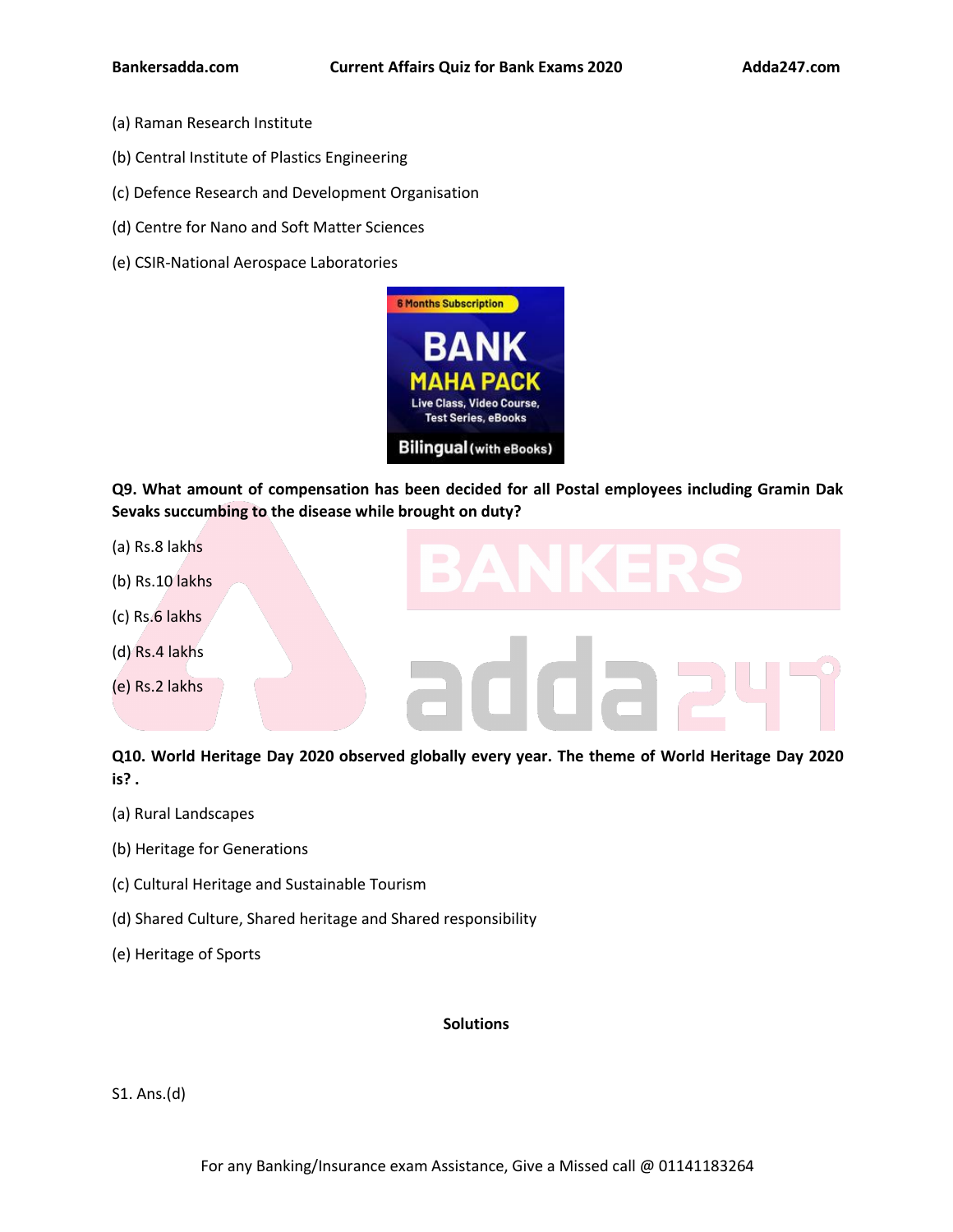Sol. World Heritage Day 2020 observed globally on 18 April every year. This Day is celebrated to preserve the human heritage and to recognise all the efforts of relevant organizations.

S2. Ans.(a)

Sol. A mobile application "Kisan Rath" has been [launched](https://www.adda247.com/product-onlineliveclasses/3540/sbi-po-ka-maha-pack-online-live-classes-test-series-video-courses-ebooks-in-english-medium) to facilitate transportation of foodgrains and perishables during lockdown.

S3. Ans.(c)

Sol. The Delhi Government has launched 'Assess Koro Na' mobile application and advised the officials to use this app to do door-to-door survey in COVID-19 [containment](https://www.adda247.com/product-onlineliveclasses/3936/bank-maha-pack-6-months) zones.

S4. Ans.(e)

Sol. The National Conference on Kharif crops 2020 was held through video conference. Narendra Singh Tomar is the Union Minister of Agriculture and Farmers' Welfare.

#### S5. Ans.(b)

Sol. Defence Research and Development Organisation has rolled out products namely Automatic Mist Based Sanitiser Dispensing Unit and UV Sanitisation Box and Hand-held UV device to enable COVID-19 disinfection process.

#### S6. Ans.(d)

Sol. TVS Motor Company's overseas subsidiary TVS Motor Singapore Pte. Ltd has acquired the United Kingdom's most iconic sporting motorcycle brand 'Norton'.

S7. Ans.(c)

Sol. The Indian High Commission in United Kingdom has organised a virtual roundtable COVID-19 meet for businesses "Covid-19: Issues, Challenges and Way Forward".